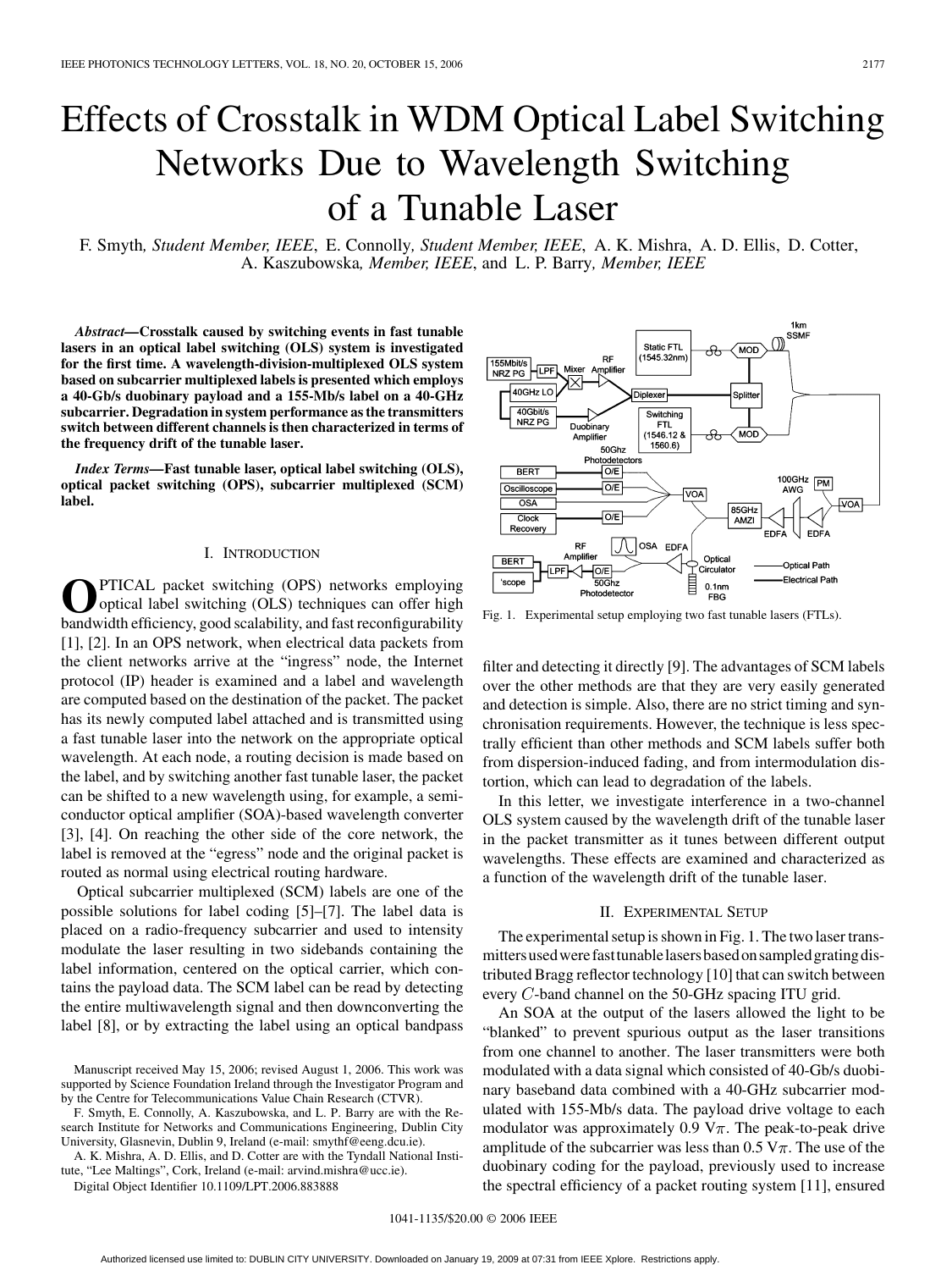

Fig. 2. Spectra at different stages of the system. (a) Two channels 100 GHz apart; (b) suppressed labels at one port of AMZI; (c) suppressed payload at second port of AMZI; (d) extracted label.

minimal spectral overlap between payload and label. While the use of independent modulators in series for label and payload modulation would require a compromised payload extinction ratio to avoid degradation of the label, the use of a single modulator ensures that a subcarrier signal is always present, albeit somewhat amplitude modulated by the payload data.

Before coupling the two channels together, one of them was passed through 1 km of optical fiber in order to decorrelate the data patterns. This corresponded to six word lengths for the label and 15 625 word lengths for the payload.

Fig. 2(a) shows the input spectrum to the receiver, with both lasers operating in continuous-wave mode. The signal was pre-amplified and the 194-THz channel was selected using a 100-GHz Gaussian profiled arrayed waveguide grating (AWG) with a 3-dB bandwidth of 65 GHz. Another erbium-doped fiber amplifier was then used to boost the signal before filtering it with an asymmetric Mach–Zehnder interferometer (AMZI) with an FSR of 85 GHz. The signals at the output ports of the AMZI are shown in Fig. 2(b) and (c). In Fig. 2(b), approximately 30-dB suppression is shown on the extracted channel's labels at the payload port, and in Fig. 2(c), a suppression of approximately 10 dB of the payload is shown at the labels port.

In the label receiver, the input arm of a circulator was connected to a tunable fiber Bragg grating with a 3-dB reflection bandwidth of approximately 12 GHz. This bandwidth is wide enough to ensure correct detection of the label even in the case of wavelength drift of the tunable laser. The filter was tuned to reflect the left-hand label of the extracted channel. The reflected label [Fig. 2(d)] was directly detected, electrically amplified, and low-pass filtered. The output of the receiver was split electrically and passed into the bit-error-rate (BER) tester and oscilloscope.

## III. RESULTS AND DISCUSSION

Initially we looked at the effects that the label and payload have on each other in a simple single-channel system. The pattern length of both the payload and label was  $2^7 - 1$ . In Fig. 3(a) ( $\bigcirc$  and  $\triangle$ ), it is shown that the presence of the label barely affected the payload at all. However, the presence of the duobinary payload had a detrimental effect on the label introducing



Fig. 3. (a) BER of the 194-THz channel *payload* versus received power in one channel for four cases: single channel without label  $( \bigcirc )$ ; single labelled channel  $(\triangle)$ ; two static labelled channels  $(\square)$ ; two switching labelled channels ( $\diamond$ ). (b) BER of the 194-THz channel *label* versus received power in one channel for four cases: single label without payload  $( \bigcap )$ ; single channel label with payload present  $(\triangle)$ ; two static channels  $(\square)$ ; two switching channels  $(\diamond)$ .

a power penalty of approximately 13 dB. This can be seen in Fig. 3(b) ( $\bigcap$  and  $\triangle$ ). Of this label penalty, 11.4 dB were attributable to the power distribution between the payload (93%) and label (7%). The remaining 1.6-dB penalty was attributed to the aggregate modulation of the bias position of the 40-GHz subcarrier by the payload data (averaged over 258 bits). Owing to the low label signal amplitude, this pattern-dependent penalty increased by 5 dB when the payload pattern length was increased to  $2^{15} - 1$ . To overcome this limitation, it may be feasible to use Manchester encoding on the payload as this ensures that there are never more than two zeros in a row [\[12\].](#page-2-0)

We then demonstrated the performance (BER versus received power) of the payload and label, respectively, in three different circumstances. The first case is with just a single labelled channel. The second case is with two channels 100 GHz apart but without any switching of the fast tunable laser. The final case is when the channel being measured is static and the other is switching from the adjacent channel to a distant channel every 260 ns. The laser output is blanked for the first 60 ns of this time. The 60 ns ensures that after coming out of blanking, the laser is always within  $\pm 12.5$  GHz of its target frequency for all channel combinations. A wavelength locking circuit is then activated which holds the output within  $\pm 2.5$  GHz of the target channel after a maximum delay of 200 ns after blanking.

It can be seen that for the payload (Fig. 3(a);  $\triangle$ ,  $\Box$ ,  $\diamond$ ), by simply having two channels adjacent to each other, a power penalty of approximately 0.5 dB is introduced due to crosstalk from the label of the adjacent channel. This could be reduced or even eliminated by optimizing the profile of the AWG which is used to select the channels. Further degradation due to the switching of the adjacent channel is negligible. This is the expected behavior because of the wide spacing between the payloads in comparison to any drift of the tunable laser that may occur. For the label (Fig. 3(b);  $\triangle$ ,  $\square$ ,  $\diamond$ ), again the presence of an adjacent channel introduces very little penalty. However, when one of the lasers is switching, an error floor around  $5 \times 10^{-4}$ is introduced due to the label of the switching laser, entering